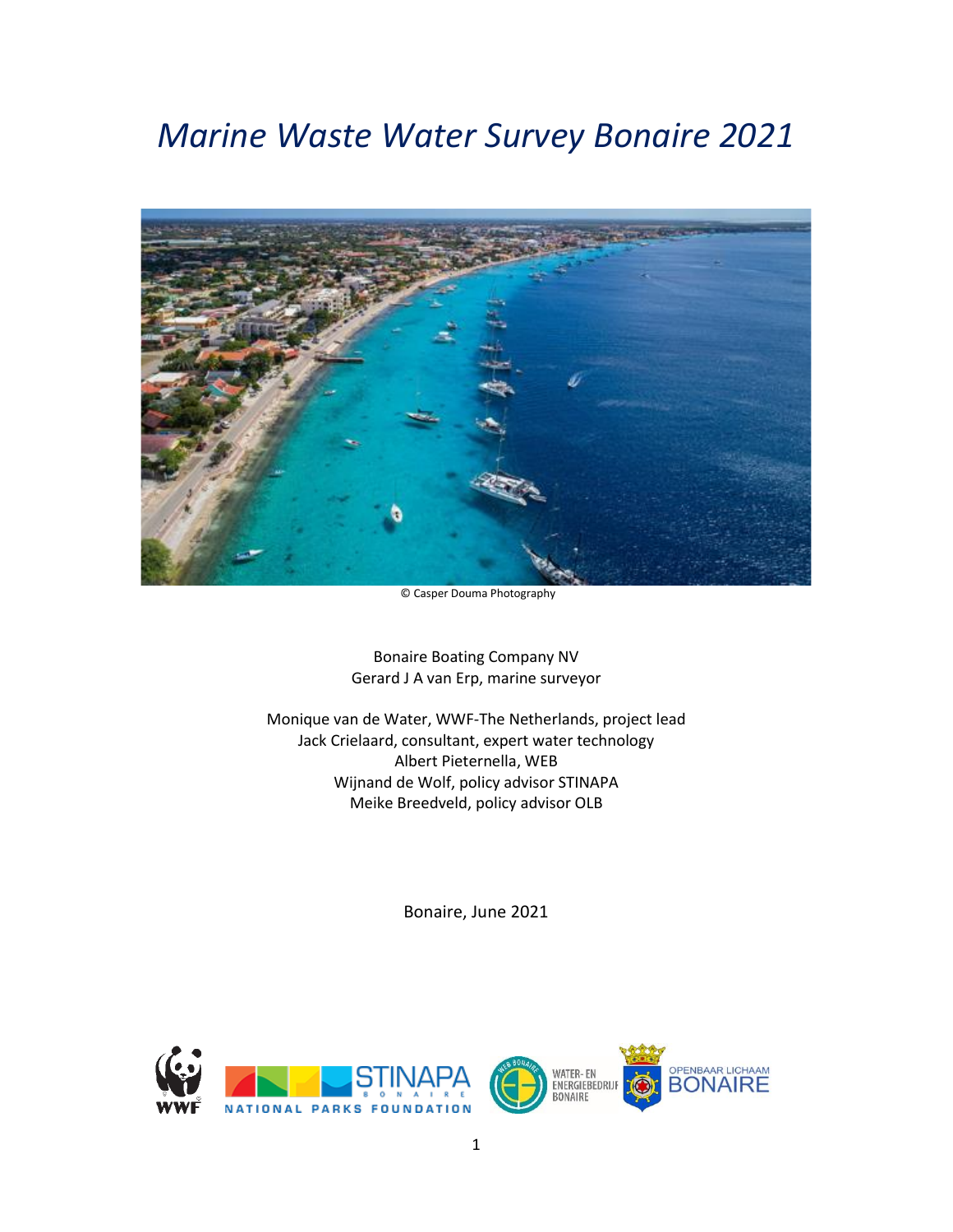# Contents

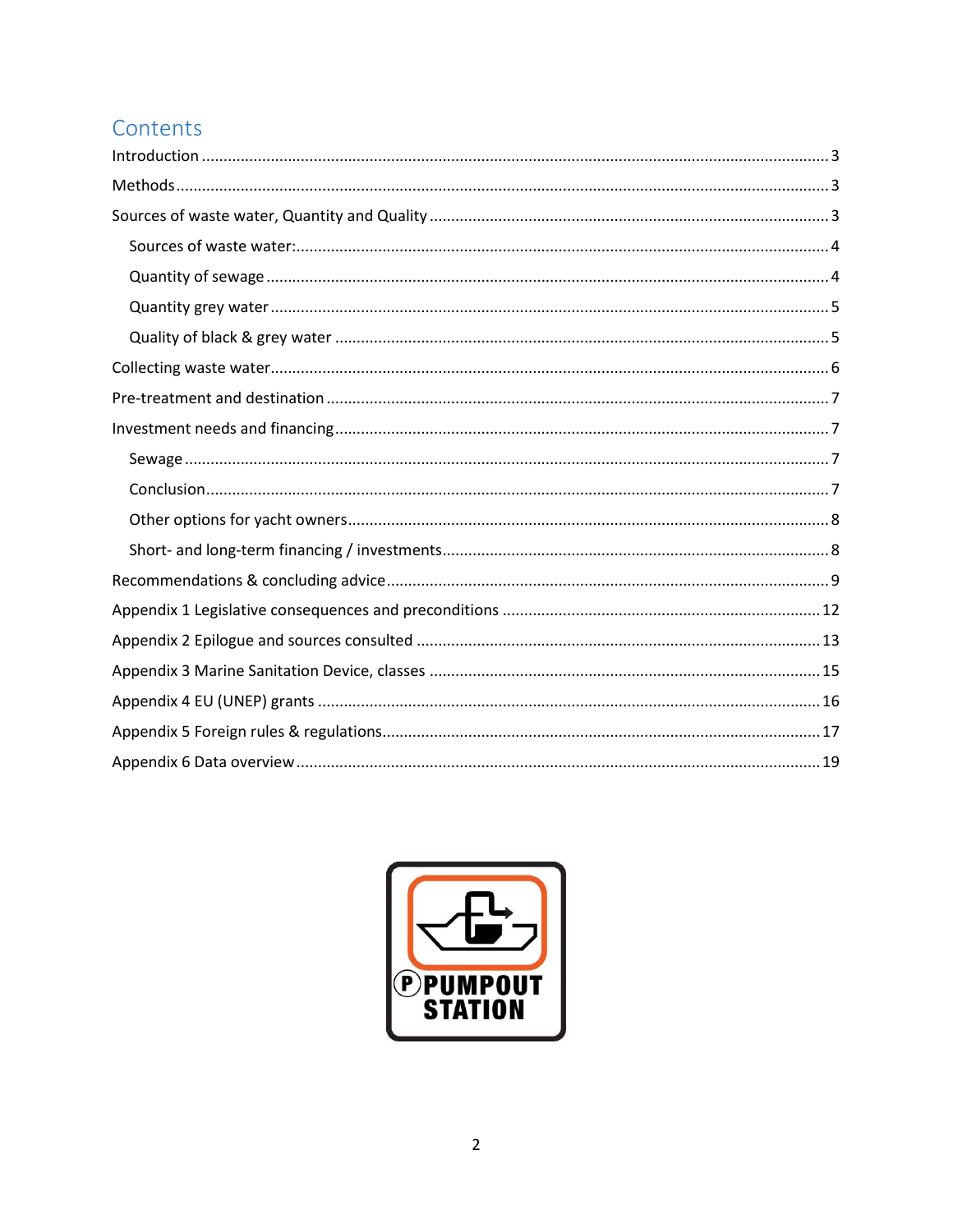## <span id="page-2-0"></span>Introduction

Yearly more yachts are visiting the Bonaire National Marine Park and the number of local yachts (private & commercial) is still growing.

During hurricane season (Jun 1st till December 1st) Bonaire is a safe and affordable destination outside the hurricane belt. Most visiting yachts stay on a STINAPA-mooring or in Harbour Village Marina for 6 months many with their crew/owners aboard. Owners are not allowed to leave their boat unattended on a mooring.

Outside hurricane season cruising yachts are visiting Bonaire for shorter periods to enjoy what Bonaire has to offer. Yachting is becoming more important and contributes to the Island economy and tourism diversity.

Despite the growing yachting business, Bonaire has no facility to pump out and to process sewage and grey waste water produced by yachts. Yacht owners discharge their sewage and grey water while on a mooring in the Bonaire Marine Park. Few yachts sail out every week to discharge while sailing in the bay. Yachts docked in the marinas are supposed to use the marina sanitary facilities.

Studies in the Caribbean Sea have shown that discharging waste water enables the spread of diseases in corals and ultimately destroying them. Discharging sewage is also a direct risk and danger for public health.

To reach the best available solutions to come to zero overboard discharge of untreated waste water in the Bonaire Marine Park WNF- The Netherlands, STINAPA, WEB & OLB have initiated this Marine Waste Water Survey 2021.

# <span id="page-2-1"></span>Methods

During the period from March 29 till May 6 67 yachts (visitors & local) have been surveyed concerning the waste water they discharge. The variety of surveyed yachts is representative for the yachting community (10-18 meter).

Goal of this survey is to learn more about:

- The waste water holding tanks (sewage & grey water) yachts are equipped with.
- Quality & quantity of waste water discharged by yachts.
- Do yacht owners/captains have any preference whether to use shore (marina) pump out facility or a mobile service ?
- The use of cleaning and care products aboard
- The collected information is essential in the next steps towards creating a situation with zero waste water disposal.

All data are collected in an Excel sheet for internal use \*.

\*Note: For privacy reasons the names of the surveyed yachts will be not published. Questionary form, attached as appendix 1

## <span id="page-2-2"></span>Sources of waste water, Quantity and Quality

- Sewage, also called black water, is the waste water from a toilet. Sewage contains bacteria, pathogens, nutrients and residue of drugs & medication.
- Grey water is the water discharging from a sink and shower. Grey water contains nonbiodegradable material from cleaning and care products.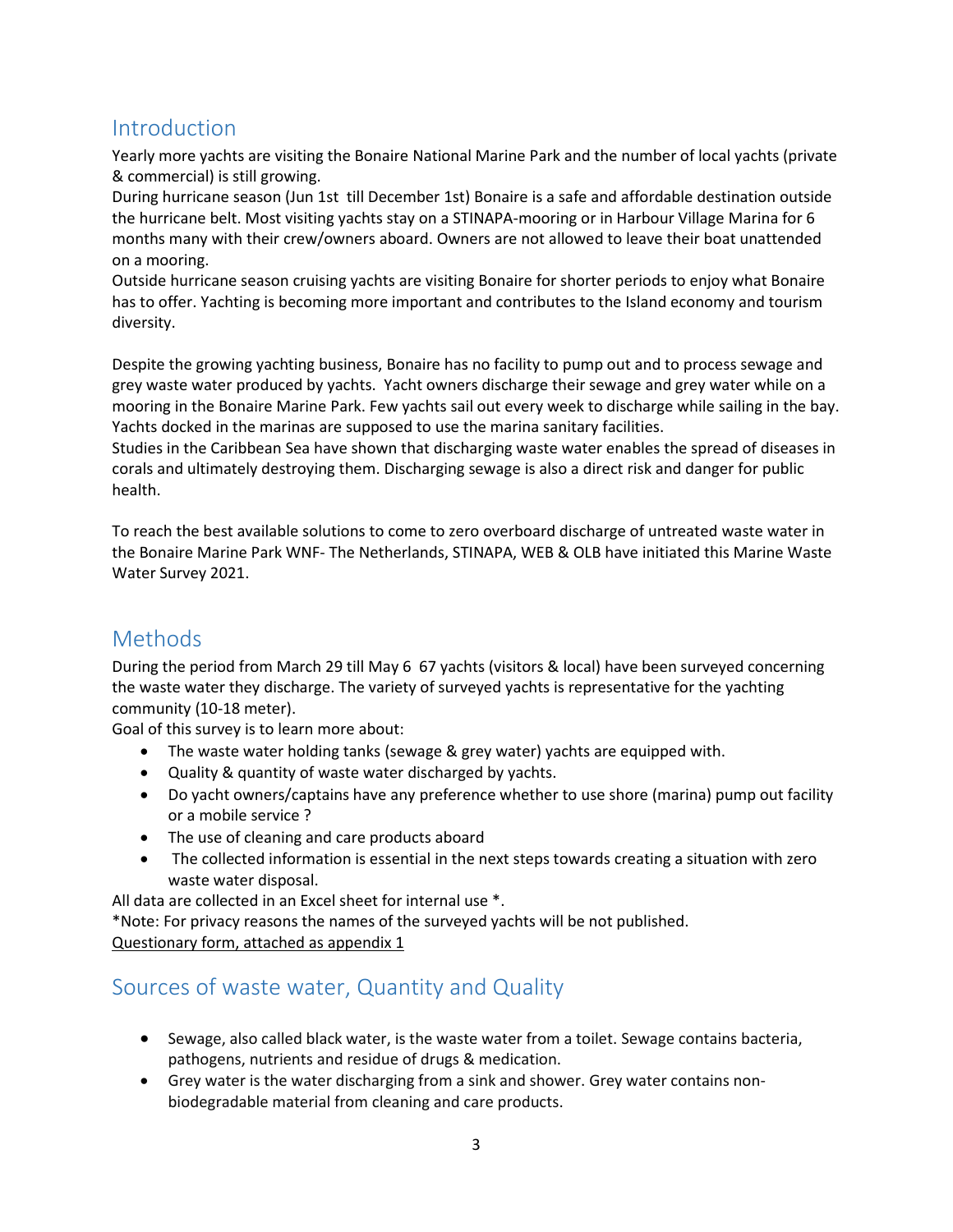





swimming lessons **WEB** laboratory **WEB WEB** is a set of  $\overline{\mathbb{C}}$  Casper Douma Photography

### <span id="page-3-0"></span>Sources of waste water:

- 1. **STINAPA moorings for visiting yachts 48**: High occupancy rate of over 80% on a yearly base\*. With 24/7 crew on board these yachts are producing and discharging a vast volume of sewage and grey waste water on a daily base.
- 2. **STINAPA private moorings, 51**: and mainly in use by (open) boats less than 30 ft. Only a few yachts over 40 ft, no 24/7 crew aboard. Discharge unknown.
- 3. **Club Nautico 12 slips**: Several day charter vessels and 3 yachts occupied 24/7
- 4. **Harbour Village Marina, 80 slips**: High occupancy during hurricane season (June 1st -Dec 1st). Discharge in the marina is not allowed. Yacht owners/crew are supposed to use the marina showers and toilets. A few yachts discharge their sewage while sailing out.
- 5. **Plaza Marina 30 slips\* for yachts over 30 feet**: full booked all year long with local privately owned and charter yachts. 2 yachts 24/7 crew aboard, owners/crew are using the hotel sanitary facilities.
- 6. **Commercial yachts (day charter)**: these yachts (about 10) are filling up their holding tank (if present) during each charter. All discharge their waste water at sea.

\*Plaza marina is planning to extend the marina with 68 slips in 2022

Currently Bonaire can accommodate 180 yachts over 30 ft.

After expansion of Plaza marina Bonaire can accommodate 248 yachts over 30 ft.

### <span id="page-3-1"></span>Quantity of sewage

The survey shows that 54 of all surveyed yachts (67) have one or more sewage holding tanks and deck fittings to pump out.

Remarkable: From all participating yachts only 13 out of 67 (Only 20 %...) have ever used a pump out facility before (Europe, Turkey, USA).

Most owners have no precise information available about the capacity of their holding tanks and the volume of sewage and grey water they produce on a daily base.

95% of all yachts discharge their sewage directly (day & night) or at night after keeping sewage in their holding tank.

5% sail out to discharge sewage out at sea.

93% use salt water to flush these toilets.

During the survey only one was yacht equipped with a marine dry composting toilet. This type of toilet doesn't produce any black waste water.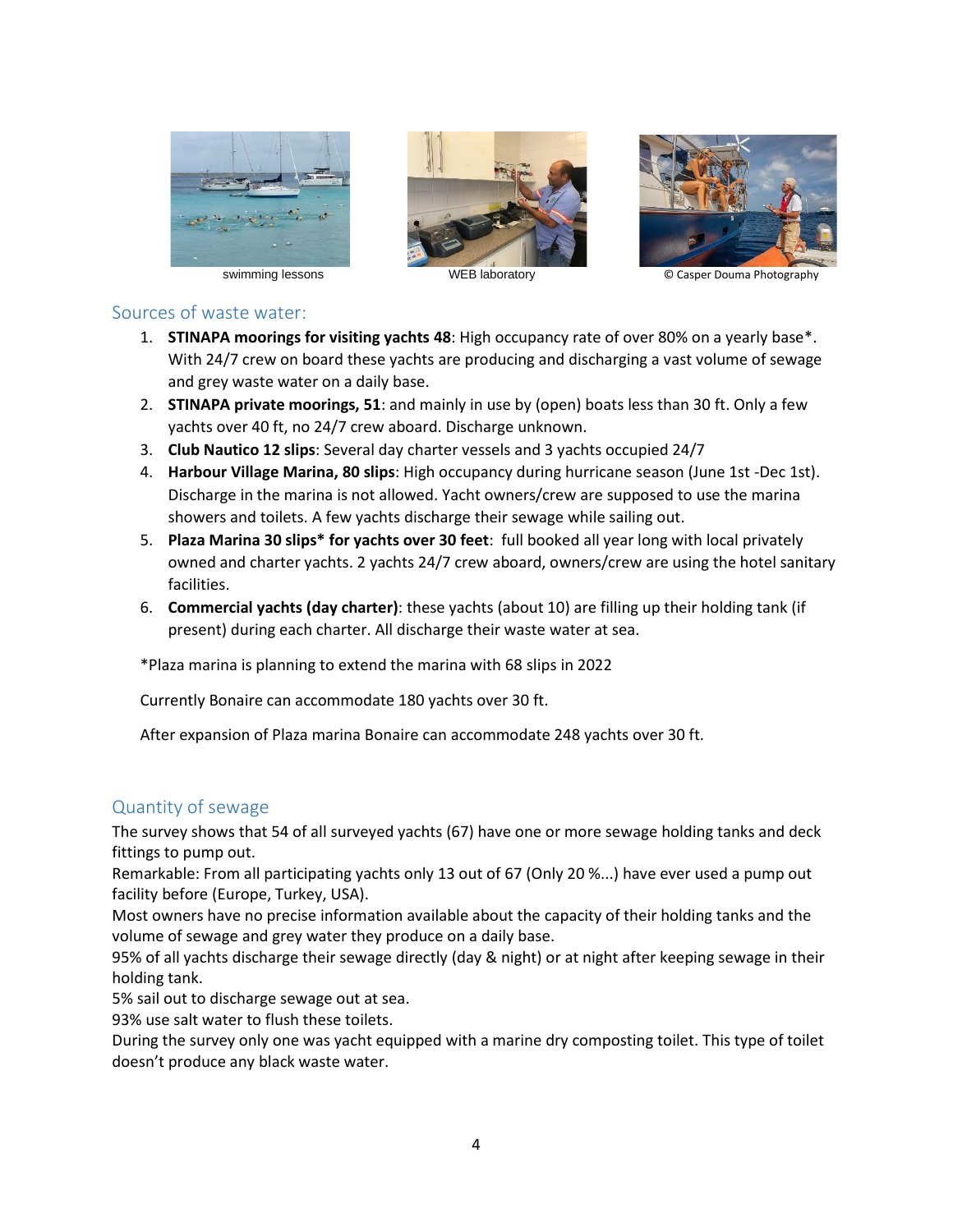For the STINAPA moorings and Club Nautico (51 yachts) the minimum volume of highly concentrated\* sewage discharged is 595.680 liter per year (595.7 m3). Based on 80% occupancy. \*Note: Marine toilets use 50% less water to flush. For calculation see appendix 2

It is possible to calculate the volume of sewage discharged by the yachts on STINAPA moorings and docked at Club Nautico.

The volume of sewage produced by yachts in Harbour Village Marina and Plaza Marina is not known because the frequency of owners are aboard and whether they are using marina sanitary facilities or not is unknown. With more yachts docked at Harbour Village Marina and Plaza Marina during hurricane season a marine waste water survey during hurricane season is recommended.

When shore or mobile pump out facilities comes available more yacht owners in the marinas will prefer to use their on board sanitary. It's not known how many yachts are going to use the pump out facility. During the survey there were only a few visiting docked in Harbour Village Marina. A brief survey when the marina is full booked will give the answer.

### <span id="page-4-0"></span>Quantity grey water

The survey shows that only 13 out of 64 yachts (20%) of all yachts are equipped with a grey water holding tank. 5 out of these 13 can't take enough volume to store the volume of one day. Only 8 yachts (12.5%) are equipped with a grey water tank and with a deck fitting to pump out. This means that grey water generally can't be kept aboard and collected for processing.

To calculate the quantity of grey water is not possible.

The survey included the question of how much fresh water each yacht is using per day. The reason was to estimate the volume of grey water produced aboard.

17 out of 64 yacht owners couldn't answer this question.

Yachts without a desalination device (watermaker) aboard were able to give more accurate answers. They have to fill up their water tanks by sailing into the marina or to transport jerrycans aboard with their dinghy.

The answers given by yachts with a desalination device (watermaker) aboard are not always consistent. (Considered: investment in a desalination device (watermaker), costs of maintenance, tank capacity and usage per day).

Note: Yachts without a watermaker are using daily salt water for household use. We have to consider this as grey water.

### <span id="page-4-1"></span>Quality of black & grey water

Black water: 93% of all yachts flush their toilets with salt water. With an estimate of up to 1200 m3 of black water to be collected per year this might have consequences for the biological filter system of Bonaire's water treatment plant.

During the survey samples from black water holding tanks have been collected and analyzed by WEB. The composition of the waste water from yachts does not differ much from domestic waste water. Critical factors are conductivity and the chloride concentration. Analyses of the samples showed a conductivity and a chloride concentration up to 70 times the norm.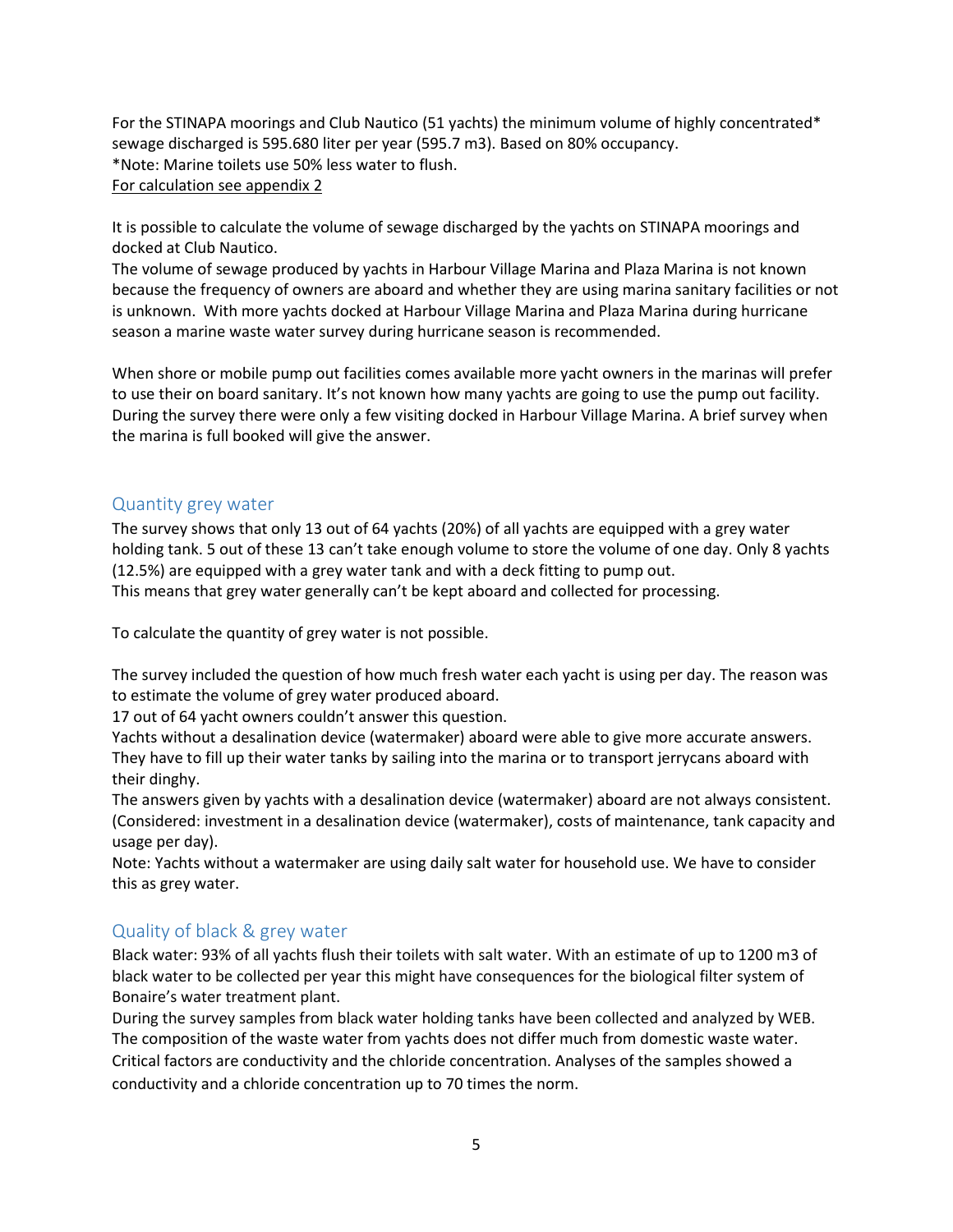Table with analyses.

| Date sample taken |        |             |                            |                      | Date sample taken   |       |       |                                                                   |       |       |       |       |                                                                         |
|-------------------|--------|-------------|----------------------------|----------------------|---------------------|-------|-------|-------------------------------------------------------------------|-------|-------|-------|-------|-------------------------------------------------------------------------|
| <b>Analyses</b>   |        | 22-apr-21   | 22-apr-21 Analyses         |                      |                     |       |       | 12-May-212-May-212-May-212-May-212-May-212-May-212-May-212-May-21 |       |       |       |       |                                                                         |
|                   |        |             |                            |                      |                     |       |       |                                                                   |       |       |       |       |                                                                         |
| <b>COD</b>        | mgO2/l | 2360        |                            | 3140 COD             | mgO <sub>2</sub> /l |       |       |                                                                   |       |       |       |       |                                                                         |
| N-Total           | mgN/l  | 374         |                            | 481 N-Total          | mgN/l               |       |       |                                                                   |       |       |       |       |                                                                         |
| NH <sub>4</sub>   | mgN/l  | 328         |                            | 412 NH4              | mgN/l               |       |       |                                                                   |       |       |       |       |                                                                         |
| <b>NO3</b>        | mgN/l  | 4.37        |                            | 6.53 NO <sub>3</sub> | mgN/l               |       |       |                                                                   |       |       |       |       |                                                                         |
| <b>NO2</b>        | mgN/l  | 14.3        |                            | 24.1 NO <sub>2</sub> | mgN/l               |       |       |                                                                   |       |       |       |       |                                                                         |
| P-Total           | MgP/I  | 23.1        |                            | 28.1 P-Total         | MqP/I               |       |       |                                                                   |       |       |       |       |                                                                         |
| Chloride Mg/I     |        | 19500       |                            | 18200 Chloride Mg/I  |                     | 16800 | 14700 | 16900                                                             | 15800 | 16700 | 14900 | 18100 | 16100                                                                   |
| Geleidba ms/cm    |        | 54.37 mS/cm | 52.11 mS/cm Geleidba ms/cm |                      |                     |       |       |                                                                   |       |       |       |       | 51.62 mg 49.54 mg 44.53 mg 55.01 mg 50.60 mg 46.44 mg 52.69 mg 50.64 mg |
| pH                |        | 8.24 / 22.0 | 7.41/21.9 pH               |                      |                     | 7.45  | 7.40  | 6.26                                                              | 8.13  | 7.55  | 7.49  | 7.46  | 7.7                                                                     |

Grey water: Part of the survey was to get a better view concerning the use of cleaning and care products to give researchers a better view on the quality of grey water.

Almost all yachts are using household cleaning and care products. When asked most yacht owners express that they prefer to use biodegradable products, but these products are hard to find or too expensive. Only a few yachts are using biodegradable products.

According the survey the use of bleach and aggressive cleaning products as bilge cleaners is almost zero. 18 yachts (27%) have a washing machine installed.

## <span id="page-5-0"></span>Collecting waste water

To collect sewage from yachts there are 3 options:

- **Pump out facilities installed in the marinas**.
	- Advantage: It's the cheapest solution for all parties and a relative affordable investment of about \$ 12,000.00 (Excl WEB Connection) for the marina.
	- Disadvantage: Yachts have to leave their mooring or marina slip. With 2 pump out facilities (in each marine one) a facility must be able to handle at least 20 yachts (visitors and local) a day. With limited space in the marinas, it is impossible to give pump out service to all yachts. 7 days a week services will be necessary.
	- Only 5 yachts preferred marina services
- **Mobile pump out service by boat**:
	- Advantage: Yachts can stay where they are moored/docked, pump out service can take place even when the owner/captain is not on board.
	- Disadvantage: It's an expensive solution:
		- A 25-30 ft boat must be purchased and equipped.
		- Costs of fuel, maintenance and write off.
		- For 7 day services 2 full time employees will be in charge
	- Advantages: The mobile service can be combined with other services like:
		- Delivery of fresh water\*
		- Pick up of separated garbage\*\*
		- Sale of biodegradable cleaning and care products<sup>\*\*\*</sup>.
		- 7 days a week service
	- 26 yachts preferred mobile services
- **Combined services**:
	- 21 yachts didn't prefer marina either mobile pump out services.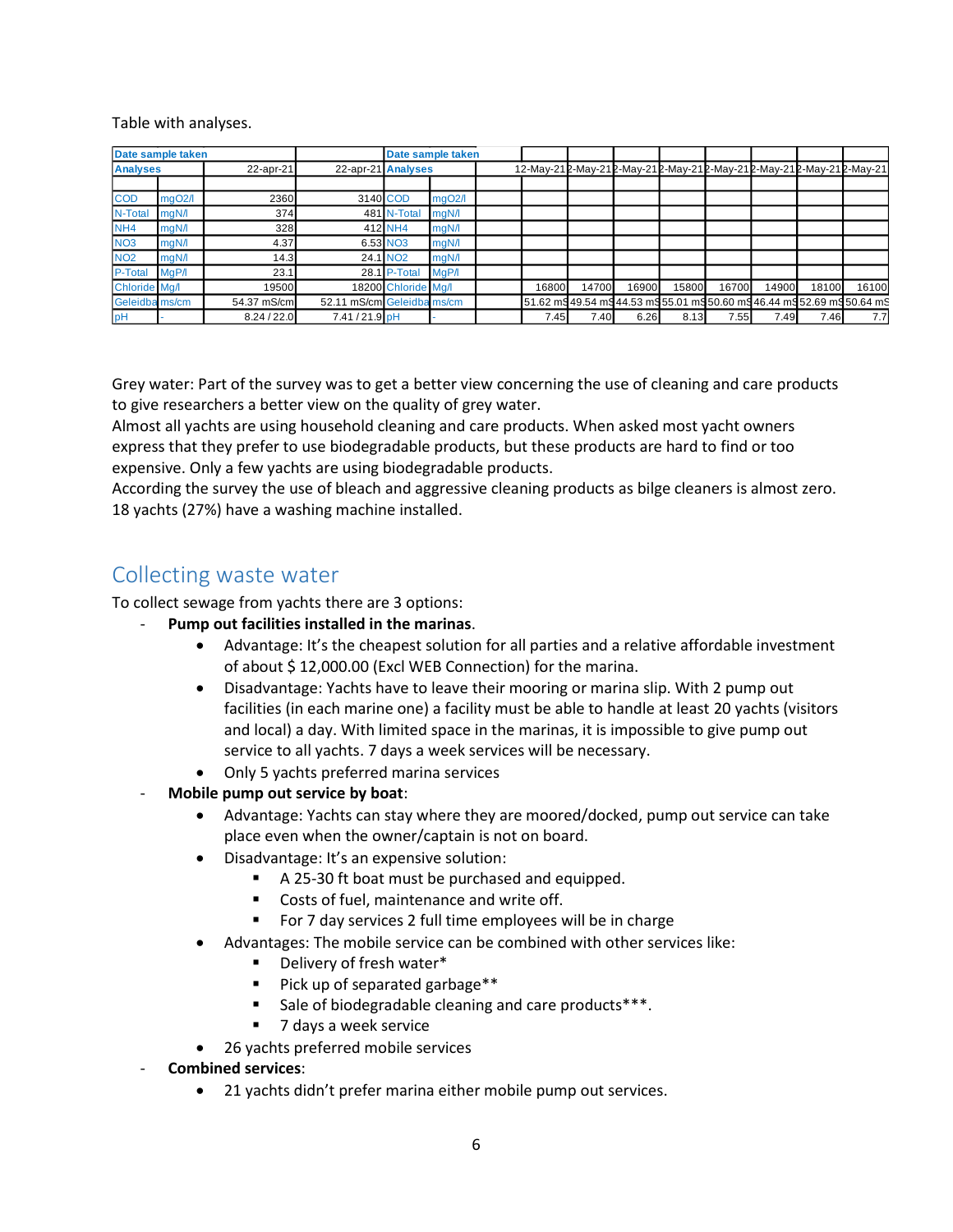\*All visiting yachts on the moorings without a watermaker prefer to have fresh water delivered. \*\*Almost all visiting yachts expressed that garbage is a real problem. There are on shore only 2 small containers to leave garbage. There is no possibility to dispose separate garbage.

\*\*\*Over 80% of all owners/captains are willing to buy biodegradable cleaning and care products when available at reasonable prices.

#### **Collecting grey water**:

Only 12.5% of all yachts are equipped with a grey water tank and deck fitting. This makes it impossible to collect grey water on a large scale.

### <span id="page-6-0"></span>Pre-treatment and destination

The basic question for the treatment of waste water from yachts is: How can this type of waste water be treated, without negative effects on the functioning of the Waste Water Treatment Plant (WWTP) or the quality of the effluent? To answer this question WEB requested RHDHV to give advice about the amount of dilution and the effects on the WWTP and effluent. The conclusions in short are: Conductivity will not be the problem. However, the Chloride concentration will reach the maximum norm for effluent which has consequences for delivering the effluent for reuse and for the management of disturbances and deviations of chloride concentrations. Without additional measurements or treatment, it will not be safe to treat the water in the WWTP.

This brings us back to the basic question how to treat this salty waste water. The coming months the project team will work on possible directions for solving this puzzle in cooperation with stakeholders.

### <span id="page-6-1"></span>Investment needs and financing

### <span id="page-6-2"></span>Sewage

The survey shows that 54 yachts have a sewage holding tank, however… 16 of them, also some newer built yachts, have not enough capacity to hold sewage for more than 2 days. 13 yachts, mainly older yachts, have no sewage holding tank at all. 1 yacht is equipped with a marine composting toilet and doesn't need to have a holding tank.

To reach the level of zero discharge of sewage 43% of all yacht owners must invest to have at least enough capacity to hold sewage for 2 days or more. For most yachts this means an investment between \$ 800 to \$ 1.200,00 in flexible/polypropylene tanks, hoses and deck fittings.

Additional measures for (pre-)treatment.

It is not possible to budget the costs of additional measures at the moment. Further research is needed to find possible solutions directions. However, we expect these costs to be in the same range as the former mentioned costs.

### <span id="page-6-3"></span>Conclusion

- 20% of all yachts have no black water tank at all
- 23% do not have enough capacity to hold sewage for more than 2 days.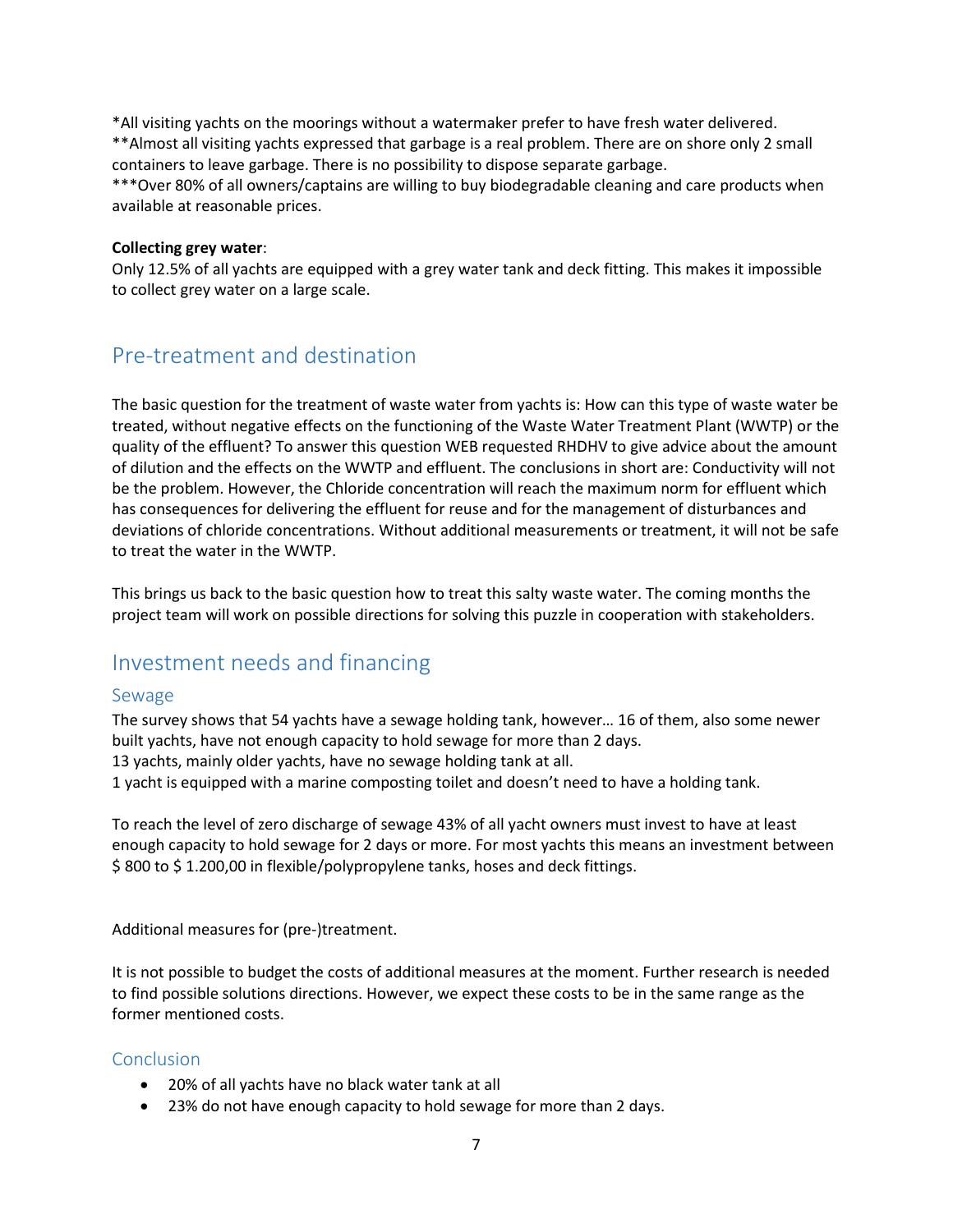- 57% of all yachts surveyed meet the standard to hold sewage for over 2 days.
- Day charter yachts must be able to pump out after each trip or operation day.

### <span id="page-7-0"></span>Other options for yacht owners

- To install a Marine Sanitation Device (MSD) USCG class II. This is a minimum investment of \$6,000.00. A yacht with a USCG approved MSD installed will not discharge sewage, according USA standard. European standard can be reached to install an extra filter.
- Note: MSD is not a holding tank but a 24/7 water treatment system.
- For smaller vessels without space for a holding tank the installation of a marine composting can will be a very suitable solution.

### See appendix 3

### **Grey water:**

For grey water the situation is more complex.

Only 13 yachts (20%) are equipped with a grey water holding tank, only 8 yachts (12.5%) have enough capacity and deck fitting to hold grey water 2 or more days.

Even the newer and bigger catamarans and mono hulls have limited grey water capacity because yacht designers do not consider grey water as a real environmental problem.

Many countries, included the Netherlands and the USA, have no grey water rules and regulations.

Conclusion: Only 12.5% of all yachts are able to hold grey water for 2 days or more. Note: All calculations are based with 2 persons aboard 24/7.

### <span id="page-7-1"></span>Short- and long-term financing / investments

### **Shore/Marina pump out.**

The investment to connect a pump out facility to the island waste water treatment plant will be calculated by WEB. Each connection must be able to take and transport a minimum of 5 m3 waste water (sewage & grey water) per day. Based on 1200 m3 sewage per year and an unknown volume of grey water in the future.

A shore/marina pump out facility will cost about \$12,000.00\*, per unit, excluding installation. Yearly maintenance is about \$800.00 and a write off in 10 years.

In most countries a marina pump out facility is a standard and required by permits and laws.

### **Mobile pump out:**

Short term

A (pontoon) vessel with 2 on deck containers to collect sewage and garbage will take an investment between \$ 20K - \$30K. To find and convert an existing vessel will take 2-3 months.

Yearly operational costs to be calculated based on approximately 70 hours of labour per week. (2 full time employees, 35 hours per week to provide 7-day services in high season.)

### Long term

To build or convert a durable vessel that will meet the following specifications:

- Hull made of circular material, no fiberglass. Aluminum is a good option.
- Max length 8.5 Meter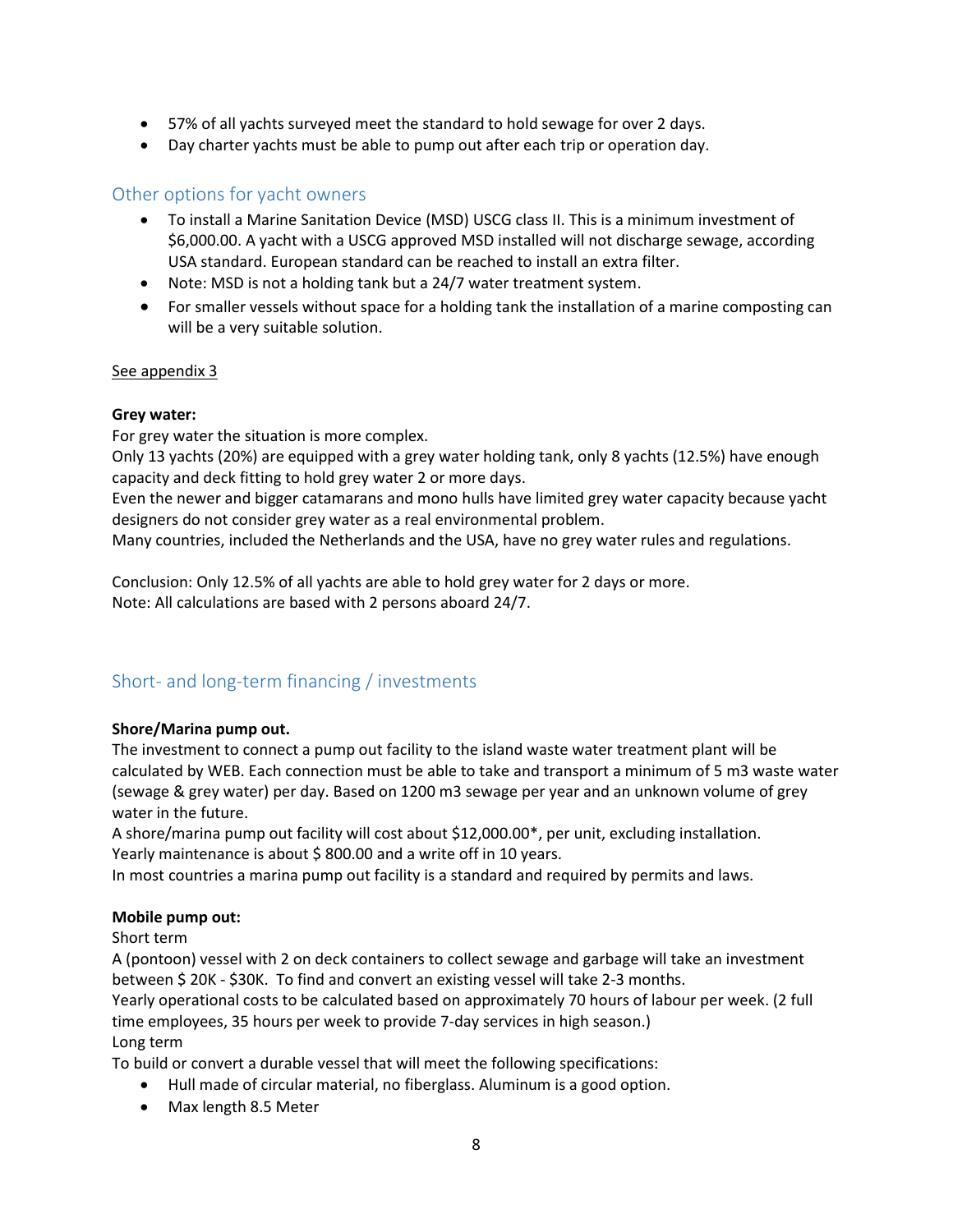- Electric propulsion (48-volt system), batteries (Led Carbon) and solar panels
- Storage sewage/grey water: 2-3 m3 (to be calculated)
- Storage fresh water: 2-3 m3 (to be calculated)
- Deck space to collect separated trash (glass, plastic, paper, aluminum and organic garbage)
- The sale of biodegradable cleaning and care products
- Investment approximate \$110K \$130K

Another long-term investment: On shore showers, toilets and washing machines for visiting yachts using a mooring. This facility can be financed to raise the mooring fee per night.

Mobile waste water services combined with additional services as delivery of fresh water, collecting trash and the sale of biodegradable products & fresh groceries, this business model can be sourced out.

### Financing:

The STINAPA moorings count 80% occupancy on a yearly base.

Many other yachts docked in marinas and the charter fleet will use this mobile services also. By collecting sewage and providing additional services an environmental problem can be converted into a business model. Fees for these services are to be calculated.

Harbour Village Marina has already expressed to invest in a pump out facility.

With a short-term investment/financing (step 1) of \$20K - \$ 30K to convert a pontoon boat into a service vessel and one pump out facility at Harbour Village Marina. The discharge of sewage in the Bonaire Marina Park can be stopped within a short time.

Shore and mobile pump out facilities and startup operations can be (partly) financed by the EU (UNEP). To apply for a grant a project/business plan must be made up and the project must meet all requirements. See appendix 4 for more information.

There are many other ways to finance this project as a business model by a bank loan, private investors or even a crowdfunding.

Sourcing out: With a solid and long-term contract entrepreneurs will be interested to invest and to take care of all services and to create additional businesses.

# <span id="page-8-0"></span>Recommendations & concluding advice

### **Recommendations:**

Regarding the current situation, a yearly discharge of at least 595,000 liter of sewage directly in Bonaire Marine Park, expansion of the number of moorings for visiting yachts is not recommended. As long as there are no pump out facilities available consider:

- The survey shows that only a few yachts sail out to discharge their sewage. Encourage all yachts to do so as long as Bonaire has no pump out facility available.
- Start a campaign (flyers & online) to motivate all yachts not to discharge while on a mooring.
- To reduce the number of moorings, special the moorings in shallow waters, and create more deeper water moorings.

Which yachts can us the moorings when pump out facilities are available ?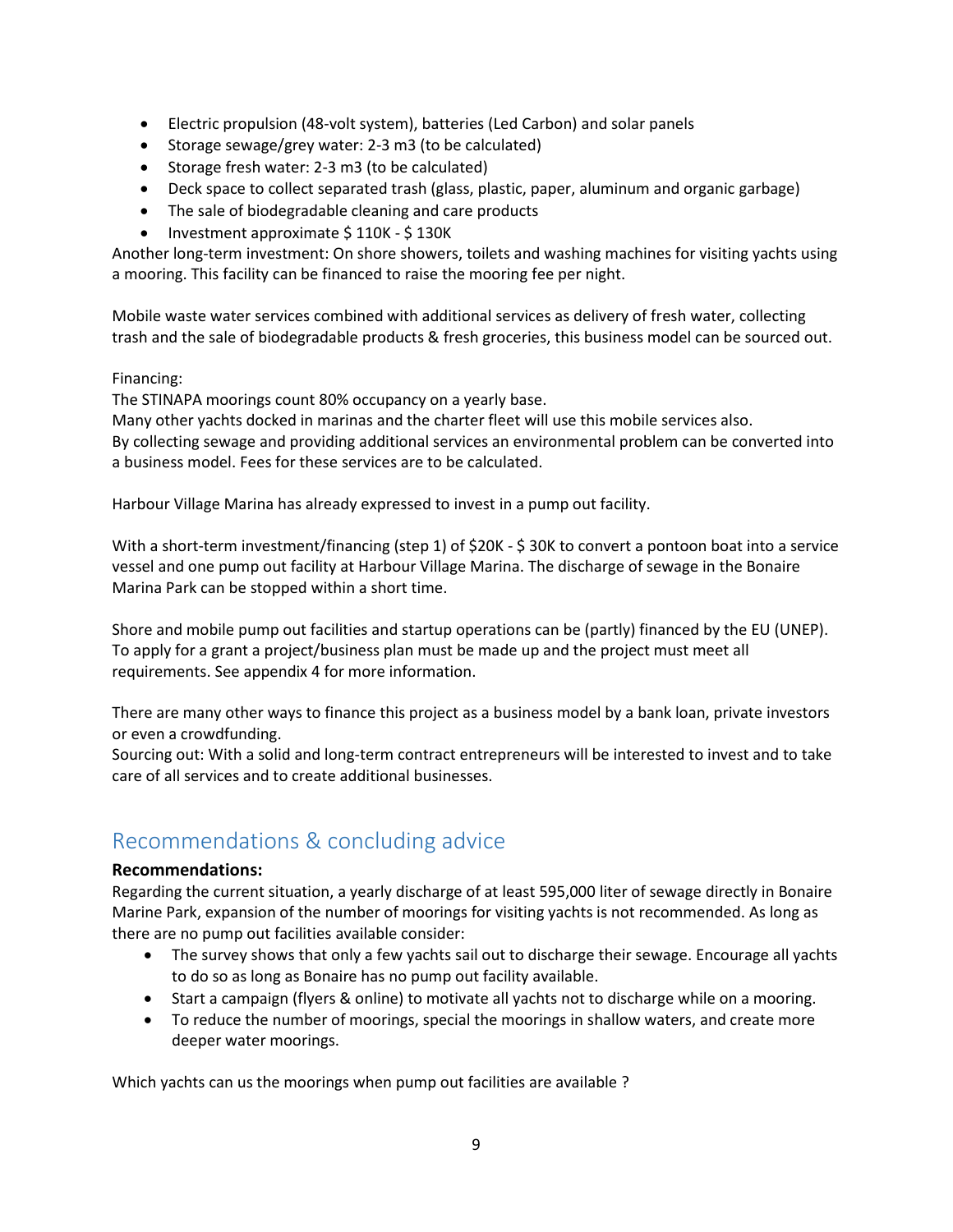- In order to be eligible for a mooring a yacht must have a sewage holding tank and enough holding tank capacity for at least 48 hours. Yachts that doesn't meet this standard must dock in one of the marinas and use shore sanitary facilities.
- Now moorings are rented out on a "first come, first serve base", a reservation system is highly recommended. Upon reservation yacht owners must give details about their on-board waste water situation.
- The use of STINAPA moorings is now limited up to 60 ft length. Create moorings for larger (60-80 ft) yachts. Many yachts over 60 ft have up to date waste water systems aboard like larger holding tanks (sewage and grey water) and Marine Sanitation devices (MSD). Of course, these yachts should pay a higher mooring fee.
- Include the fee for pumping out sewage and collecting garbage (7 days a week service ?), in the mooring fee.

Information and introduction:

- Start an online information campaign when the new rules and regulations will become effective.
- Promote the use of biodegradable cleaning and care products.
- Upon arrival hand over our rules and regulations and a welcome package with biodegradable samples as well.
- •

Legislation and enforcement:

- Marinas must be obligated to install and maintain a pump out facility. Accessible for yachts and a mobile pump out vessel, a 7-day service a week.
- To be discussed. Once shore and/or mobile pump out are operational violation fines/consequences must be clear.

Follow up collecting data:

- Continue collecting information about all visiting yachts, using moorings and marinas, regarding the waste water situation aboard as a follow up of this survey.
- To collect samples to count coli bacteria and other waste water indicators at the mooring field, Harbour Village Marina & Plaza Marina during the day and night. Most yachts discharge late evening and during the night. Once the discharge of black water has stopped the results can be measured and compared with samples from the past.
- A brief follow up survey to give answer on the question how many yachts in the marinas will use their on board sanitary when pump out facilities comes available ? At this moment we do not know how much sewage these yachts will produce on a yearly base

### **Concluding advice:**

Bonaire is in urgent need of a pump out facility to stop the discharge of highly concentrated and harmful sewage. To stop the discharge of sewage within a short time and to provide extra services for visiting yachts can be reached in 3 steps:

Step 1

- Installing a pump out facility at Harbour Village as soon as possible. (before Jan 1st 2022) Included a pre-treatment or buffer tank (there are unused tanks present) if necessary.
- Modify a (pontoon) vessel (max 30 ft) to collect sewage and separated garbage on the moorings and Club Nautico.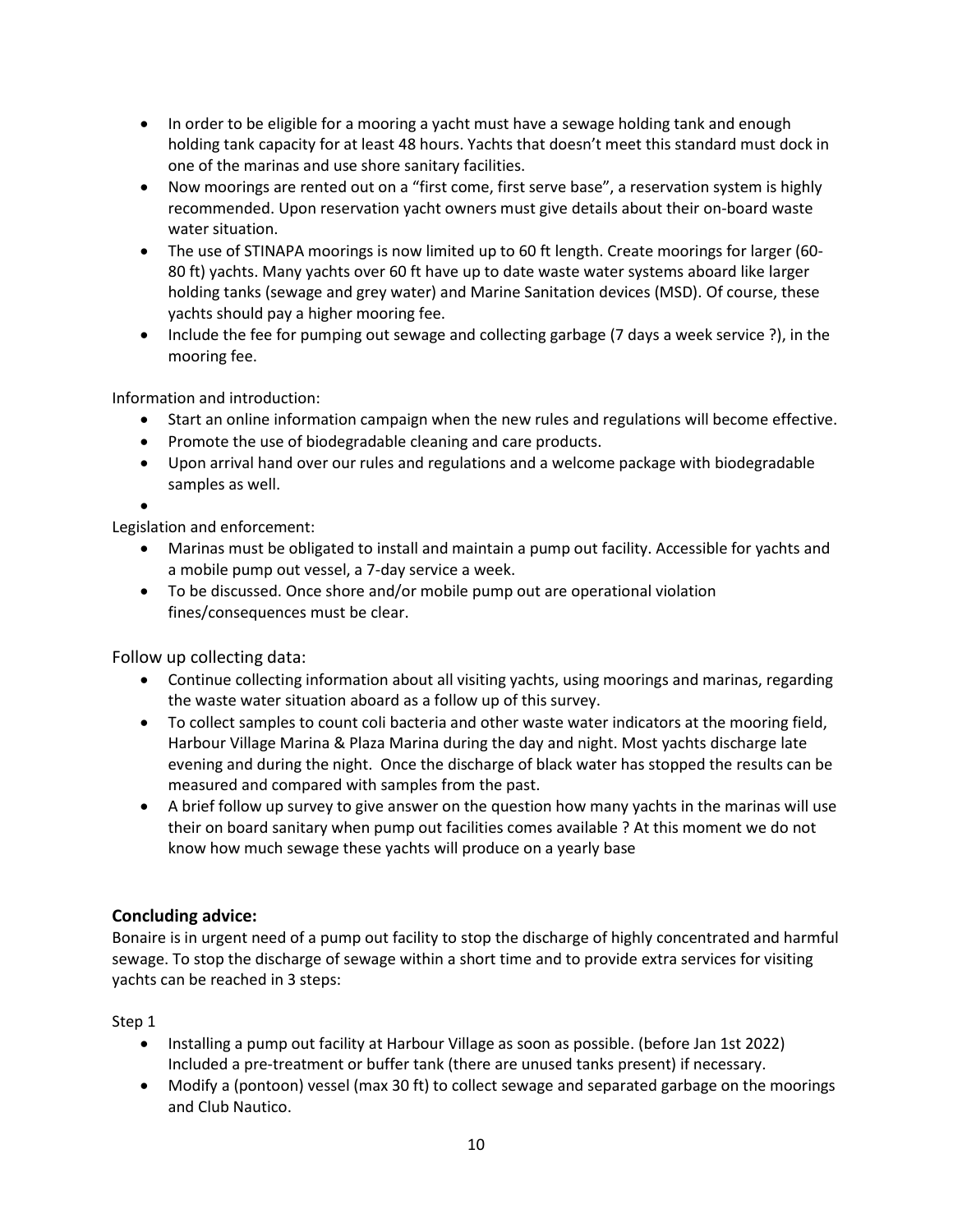- According the survey calculations yachts with less than 20 liters holding tank capacity per person per day can't hold their sewage for 48 hours.
- Now moorings are rented out on a "first come first serve" base. A reservation system must be in place at the time collection of sewage and garbage starts.
- Include a fee per day for:
	- o Collecting sewage and garbage (to be calculated)
	- o To cover the extra costs of administration (to be calculated)
	- o WEB expenses
- Consider to source out the services of mobile sewage pump out and garbage collection.

### Step 2

A second pump out facility at Plaza Marina upon expanding the marina.

To build a durable and sustainable vessel that will meet the following specifications:

- Hull made of circular material, no fiberglass. Aluminum is a good option.
- Max length 8.5 Meter
- Electric propulsion (48-volt system), batteries (Led Carbon) and solar panels
- Storage black/grey water: 2-3 m3 (to be calculated)
- Storage fresh water: 2-3 m3 (to be calculated)
- Deck space to collect separated trash (glass, plastic, paper, aluminum and organic garbage)
- The sale of biodegradable cleaning and care products
- Investment \$110K 130K, partly financed with a UNEP grant.
- Goal: to convert a serious environmental problem into a business model.

### Step 3

An on-shore service unit containing toilets, showers and washing machines will contribute to reduce the volume of discharged grey water. Many yacht owners will appreciate these facilities. Investment not known yet. Financing with a UNEP grant and a daily fee per mooring per day.

It's not an option to collect grey water. Only 12.5% of all yachts are equipped with a grey water holding tank and deck fitting.

According the survey most yacht owners expressed that they feel shame to pump out their sewage into a marina park. They are willing to pay for pump out and additional services like collecting separated garbage. Most yacht owners expressed to use biodegradable cleaning and care product when available at fair prices. To promote and sell (locally produced) biodegradable cleaning & care products is a first step to reduce damage to Bonaire's coral reefs caused by grey water.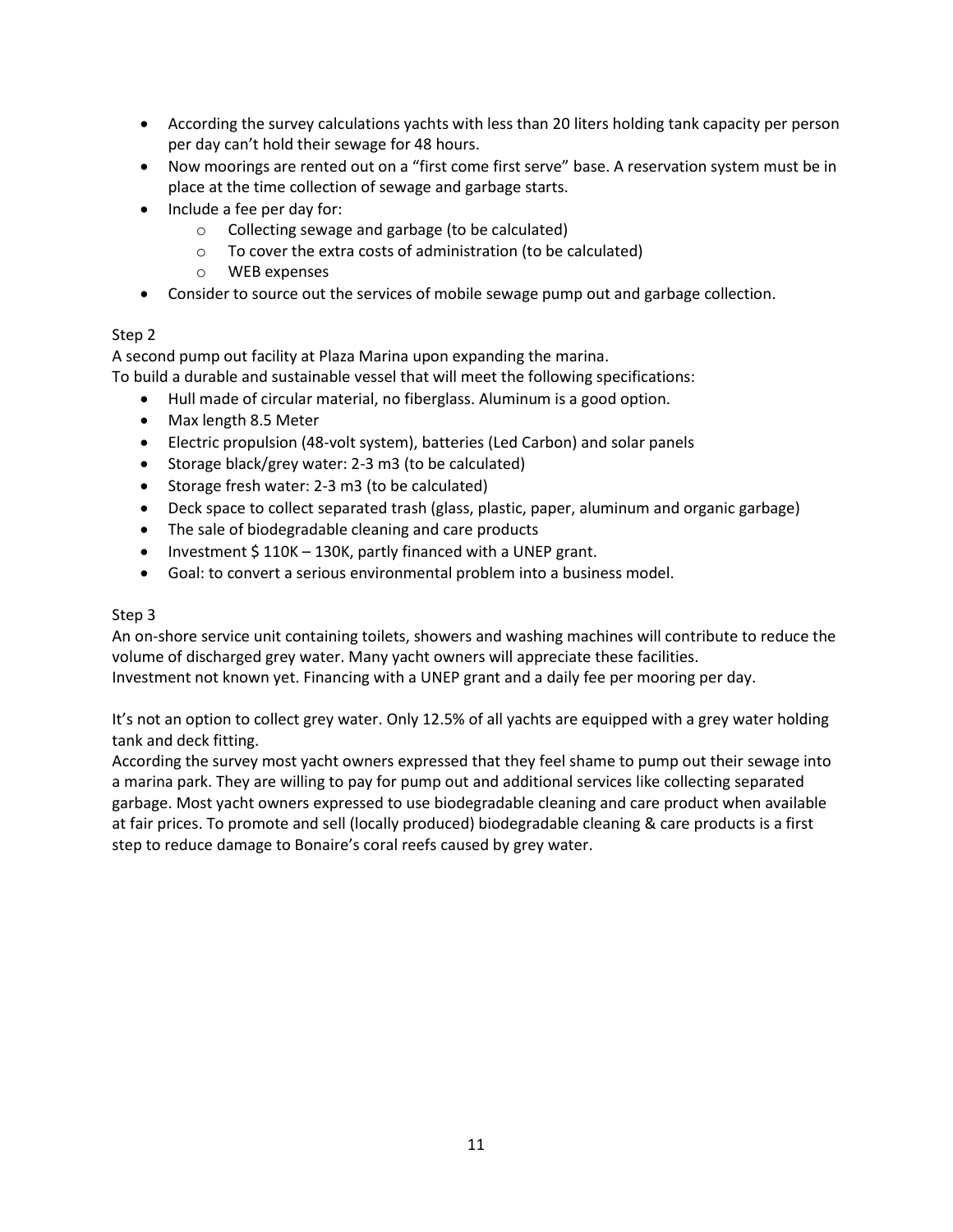# <span id="page-11-0"></span>Appendix 1 Legislative consequences and preconditions

#### *ISLAND RESOLUTION MARINE PARK BONAIRE*

*This Island Resolution contains general measures of AUGUST 25, 2010 nr.2 implementing Articles 4, 8, 9, 10, 11, 16, and 17 of the Island Ordinance Nature Management Bonaire (A.B. 2008 nr. 23) and revokes the Island Resolutions containing general measures of June 28, 1991, nr. 8 (A.B. 1991 nr. 10), of December 13, 1991, nr. 1 (A.B. 1991 nr. 21), of December 22, 1993 nr.1 (A.B. 1993 nr 18), of March 20, 1996, nr. 9 (A.B. 1996 nr. 3), of August 18, 1999 nr. 5 (A.B. 1999 nr 11), of August 18, 1999 nr. 6 (A.B. 1999 nr. 12), of September 5, 2003 (A.B. 2003 nr. 10), of January 27, 2005, nr. 3 (A.B. 2005 nr. 2), of December 21, 2007 (A.B. 2007 nr. 17) and of June 25, 2010 nr.16 (A.B. 2010 nr.9) (Island Resolution Marine Park Bonaire).*

*Article 4 It is forbidden, without a permit from the Executive Council, to directly or indirectly dump, leak or discharge waste or biological and chemical agents which are harmful to the environment or which can alter the physiological composition of the water, into the waters of the Bonaire Island Territory.*

According the law vessels are not allowed to discharge waste water of any kind. Despite the law in place Bonaire has no pump out facilities. Moorings for visiting yachts are offered without law enforcement.

#### **How do other countries deal with marine waste water?**

Turkey has the strictest laws regarding waste water discharge, the Blue Card System: On anchor or in the marina: The owner/captain has to fill in a form about the number of people aboard and the capacity of the sewage & grey water holding tanks. With this information the system calculates how often yachts have to use the pump out facility and a deposit must be made. In case of a "no show" a fine will be deducted from the deposit on the Blue Card. By repeat violation the yacht owner/captain will be brought to court and the yacht can be confiscated.

Please note: Most marinas in Turkey offer on shore and mobile pump out services, combined with garbage service and delivery of fresh water & groceries.

USA: Toilet's outlets must be closed or sealed also when a sewage tank is present.

Federal law states that if you have a holding tank with a "Y" valve allowing direct overboard discharge of untreated waste, it must be secured in the closed position while operating in all inland and coastal waters. Using a non-releasable wire tie, padlock, or removing the valve handle is considered adequate securing of the device Discharge untreated sewage 3 miles out. No rules & regulations regarding grey water. Most shore and mobile pump out facilities are financed with grants from the Clean Vessel Act Grant program (CVA)

For more details and rules & regulations in other countries see appendix 5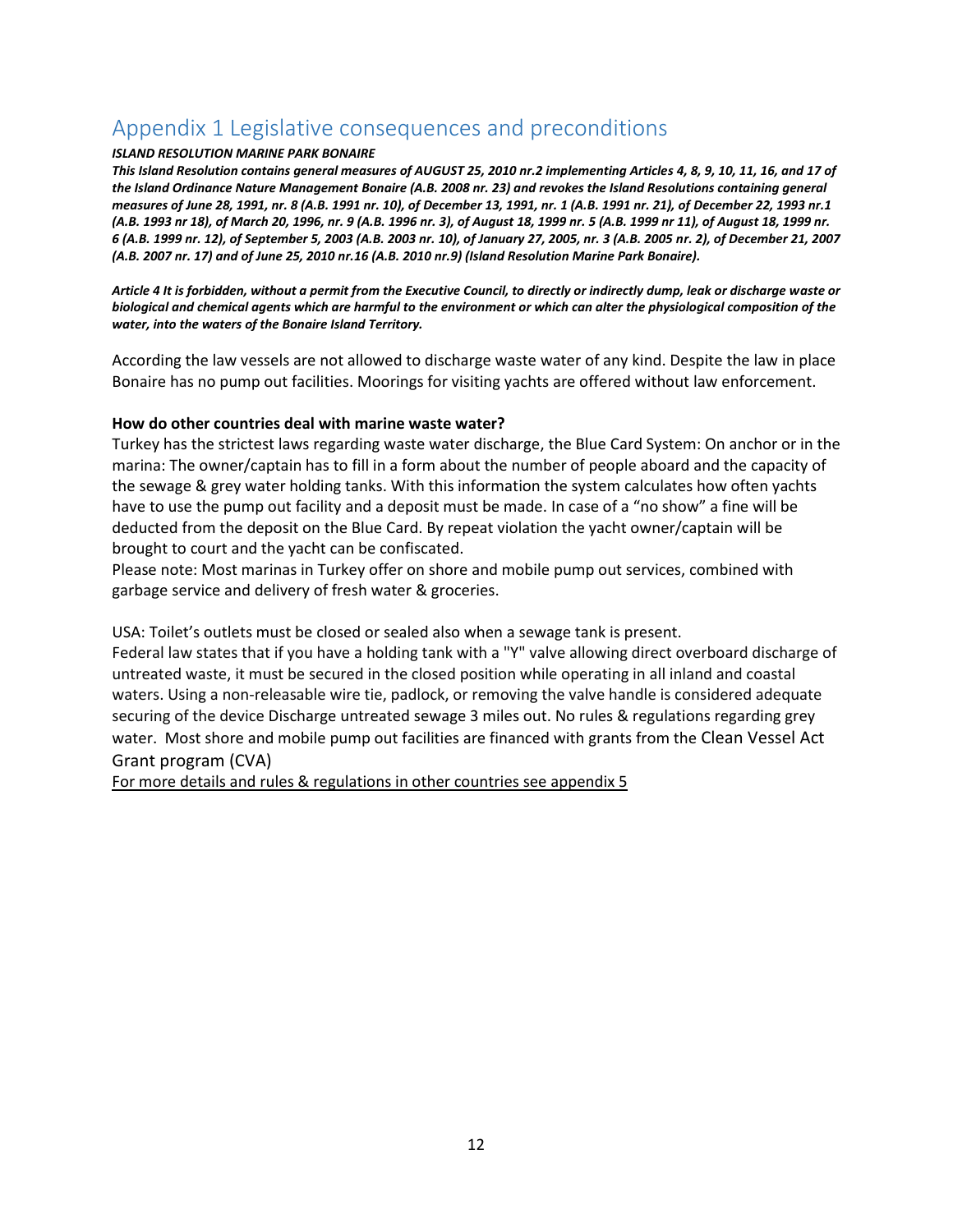# <span id="page-12-0"></span>Appendix 2 Epilogue and sources consulted

First of all we would like to thank all yacht owners who were willing to participate in this survey to collect all data and holding tank samples.

Far most yacht owners feel shame that they have to discharge their sewage in a marine park and they are willing to pay for proper solutions regarding collecting sewage and garbage.

By joining forces and knowledge of WWF-The Netherlands, STINAPA, WEB & OLB we are able to make a step forward to stop the discharge of highly concentrated and harmful sewage in the Bonaire Marine Park.

Sources consulted:

- Sewage pollution: mitigation is key for coral reef stewardship, New York Academy of Science, [https://nyaspubs.onlinelibrary.wiley.com/share/CXNTRDSTA5EBIJJVY9C3?target=10.1111/nyas.](https://nyaspubs.onlinelibrary.wiley.com/share/CXNTRDSTA5EBIJJVY9C3?target=10.1111/nyas.12785) [12785](https://nyaspubs.onlinelibrary.wiley.com/share/CXNTRDSTA5EBIJJVY9C3?target=10.1111/nyas.12785)
- A Guidebook for Marina Owners and Operators for the Installation and Operation of Sewage Pump out Stations. WWW.fishandboat.com

| Date & time                        |                                           |                                         | Date of arrival                           | Date of departure                 | <b>Total days</b>      |  |
|------------------------------------|-------------------------------------------|-----------------------------------------|-------------------------------------------|-----------------------------------|------------------------|--|
| Name and home port                 |                                           |                                         | <b>Brand</b>                              | Type & year                       |                        |  |
| Material                           | GRP<br>Aluminum<br>Steel<br>Wood<br>Other |                                         | Length<br>Beam<br><b>Draft</b>            | Persons aboard                    | Crew change on Bonaire |  |
| Water tank                         |                                           |                                         | Aluminum<br>Stainless steel<br>GRP / prop | Volume liters or<br>gallons       | Usage per day          |  |
| Holding tank<br>Grey water         |                                           | Aluminum<br>Stainless steel<br>GRP/prop |                                           | Volume liters or<br>gallons       | How often disposed     |  |
| Holding tank<br><b>Black water</b> |                                           | Aluminum<br>Stainless steel<br>GRP/prop |                                           | Volume liters or<br>gallons       | How often disposed     |  |
| Fuel tank                          |                                           | Aluminum<br>Stainless steel<br>GRP prop |                                           | Volume liters or<br>gallons       |                        |  |
| Watermaker                         |                                           | <b>Brand</b>                            |                                           | Capacity                          |                        |  |
| <b>Toilets</b><br>Ε<br>М           |                                           | Salt water flush<br>Fresh water flush   |                                           | Direct<br><b>Black water tank</b> | Deck pump out          |  |

### *Marine waste water survey 2021*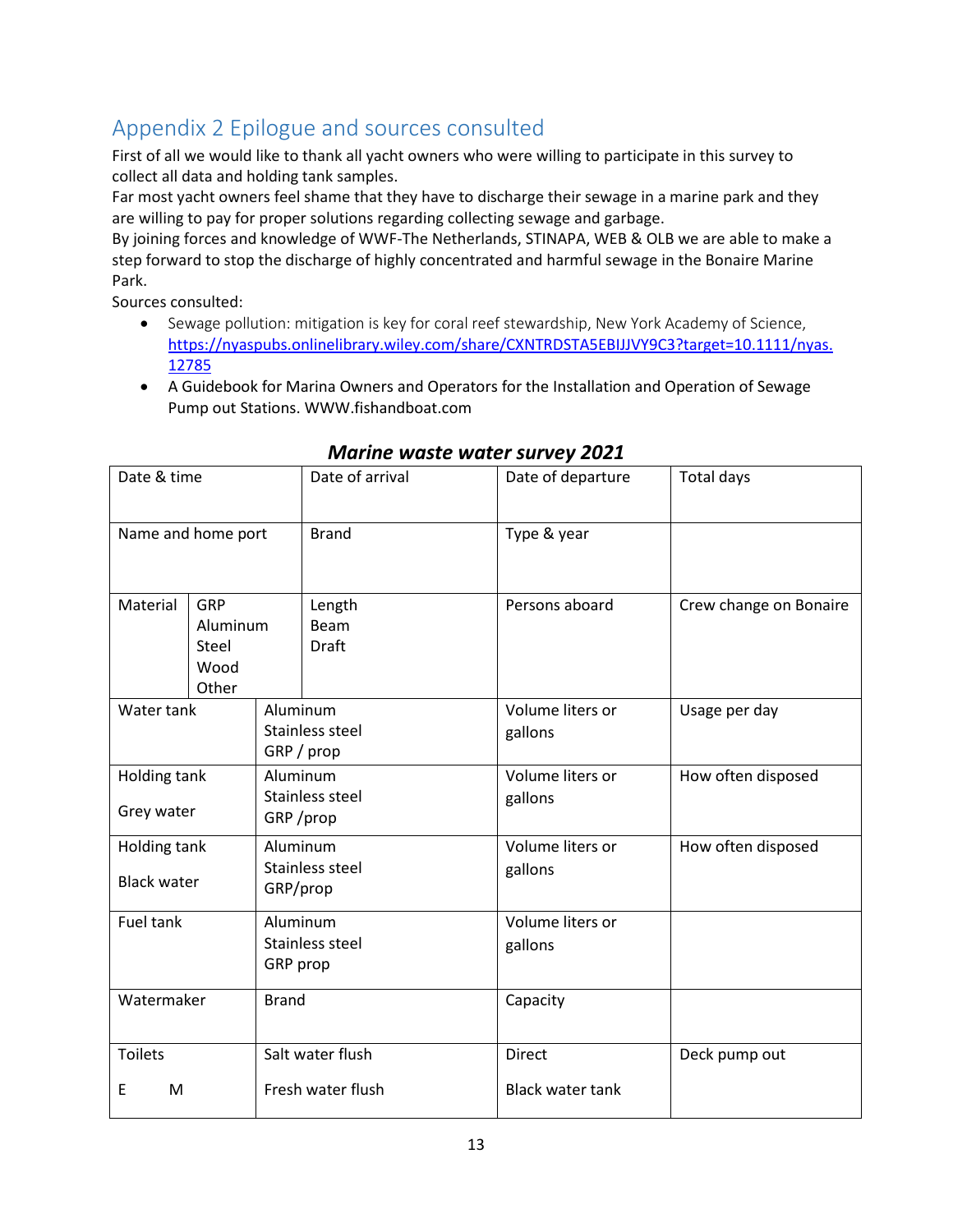| Chemicals                               | Washing | Dish wash | Chloride  | <b>Bilge cleaner</b> | Soap/shampoo | Misc.     |
|-----------------------------------------|---------|-----------|-----------|----------------------|--------------|-----------|
| aboard                                  | machine | liquid    | (Photo's) | (Photo's)            | (Photo's)    | (Photo's) |
|                                         |         | (Photo's) |           |                      |              |           |
|                                         |         |           |           |                      |              |           |
| Solar power aboard                      |         | YES / NO  |           | Remarks:             |              |           |
| Wind generator                          |         | YES / NO  |           |                      |              |           |
| Permission to take samples              |         | YES / NO  |           |                      |              |           |
| Mobile pump out                         |         | YES / NO  |           |                      |              |           |
| YES / NO<br>Shore pump out              |         |           |           |                      |              |           |
| YES / NO<br>Dispose of organic material |         |           |           |                      |              |           |
| Used pump out before<br>YES / NO        |         |           |           |                      |              |           |
| Place:                                  |         |           |           |                      |              |           |

### Appendix 2 Calculations

How to calculate the volume of sewage per year?

According to information provided by WEB and consulting 2 manufacturers of pump out facilities, the average flush of a toilet is 4X per 24 hours per person.

Manual marine toilets are using 3-4 liter per flush and electric toilets 4-6 liter per flush (include the fluid and solid waste). Exception: Vacuum toilets use only 1-1.5-liter fresh water per flush, these toilets are not very common.

Calculation volume of highly concentrated sewage produced by yachts using a visitor mooring or docked at Club Nautico:

- 48 moorings and 3 slips at Club Nautico
- 80% occupancy per year
- Average 2 crew aboard
- Average flush per person per 24 hours: 4X\*
- Average use per flush 5 liter\*

Total minimum highly concentrated sewage discharged per year: 595.680 liter (595.7 m3) for 48 moorings and 3 slips.

\*Confirmed by consulting of 2 manufacturers of pump out units.

2021: Bonaire can accommodate a maximum of 180 yachts over 30 ft long. 2022: After expansion of Plaza Marina a maximum of 248 yachts.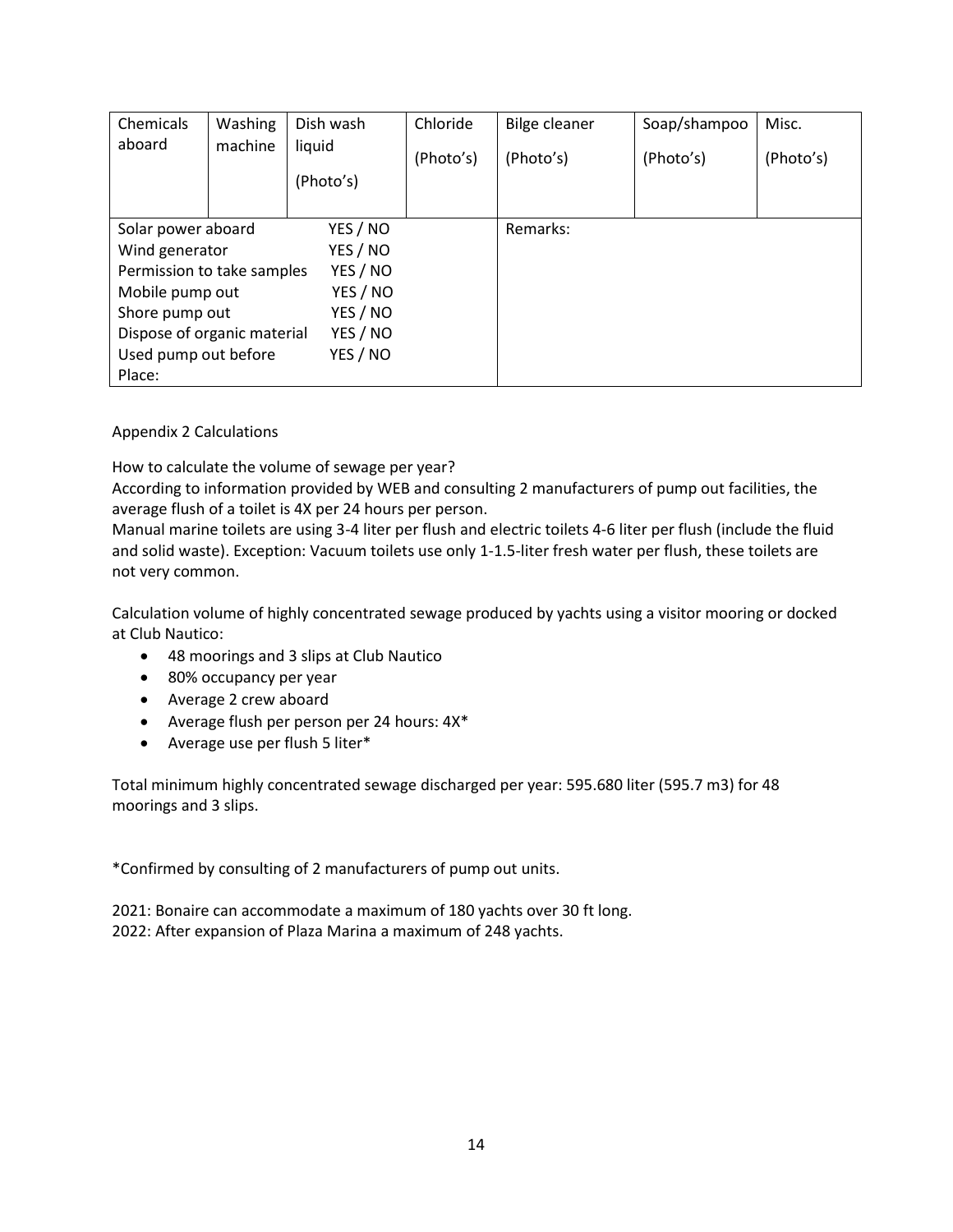# <span id="page-14-0"></span>Appendix 3 Marine Sanitation Device, classes

# **MSD Types**

| <b>Type I</b>    | Flow-through<br>treatment devices<br>that commonly use<br>maceration and<br>disinfection for the<br>treatment of sewage                                           | May be<br>installed<br>only on<br>vessels less<br>than or<br>equal to 65<br>feet in<br>length | Must produce an effluent<br>with:<br>No visible floating<br>solids<br>A fecal coliform<br>bacterial count not<br>greater than 1000 per<br>100 milliliters                                                        |
|------------------|-------------------------------------------------------------------------------------------------------------------------------------------------------------------|-----------------------------------------------------------------------------------------------|------------------------------------------------------------------------------------------------------------------------------------------------------------------------------------------------------------------|
| <b>Type II</b>   | Flow-through<br>treatment devices<br>that may employ<br>biological treatment<br>and disinfection<br>(some Type II MSDs<br>may use maceration<br>and disinfection) | May be<br>installed on<br>vessels of<br>any length                                            | Must produce an effluent<br>with:<br>A fecal coliform<br>$\bullet$<br>bacterial count not<br>greater than 200 per<br>100 milliliters<br>No more than 150<br>milligrams of total<br>suspended solids per<br>liter |
| <b>Type</b><br>Ш | Typically a holding<br>tank where sewage is<br>stored until it can be<br>discharged shore-<br>side or at sea<br>(beyond three miles<br>from shore)                | May be<br>installed on<br>vessels of<br>any length                                            | No performance standard;<br>must "be designed to<br>prevent the overboard<br>discharge of treated or<br>untreated sewage or any<br>waste derived from<br>sewage." 33 CFR 159.53(c)<br>(PDF)(2 pp, 163 K)).       |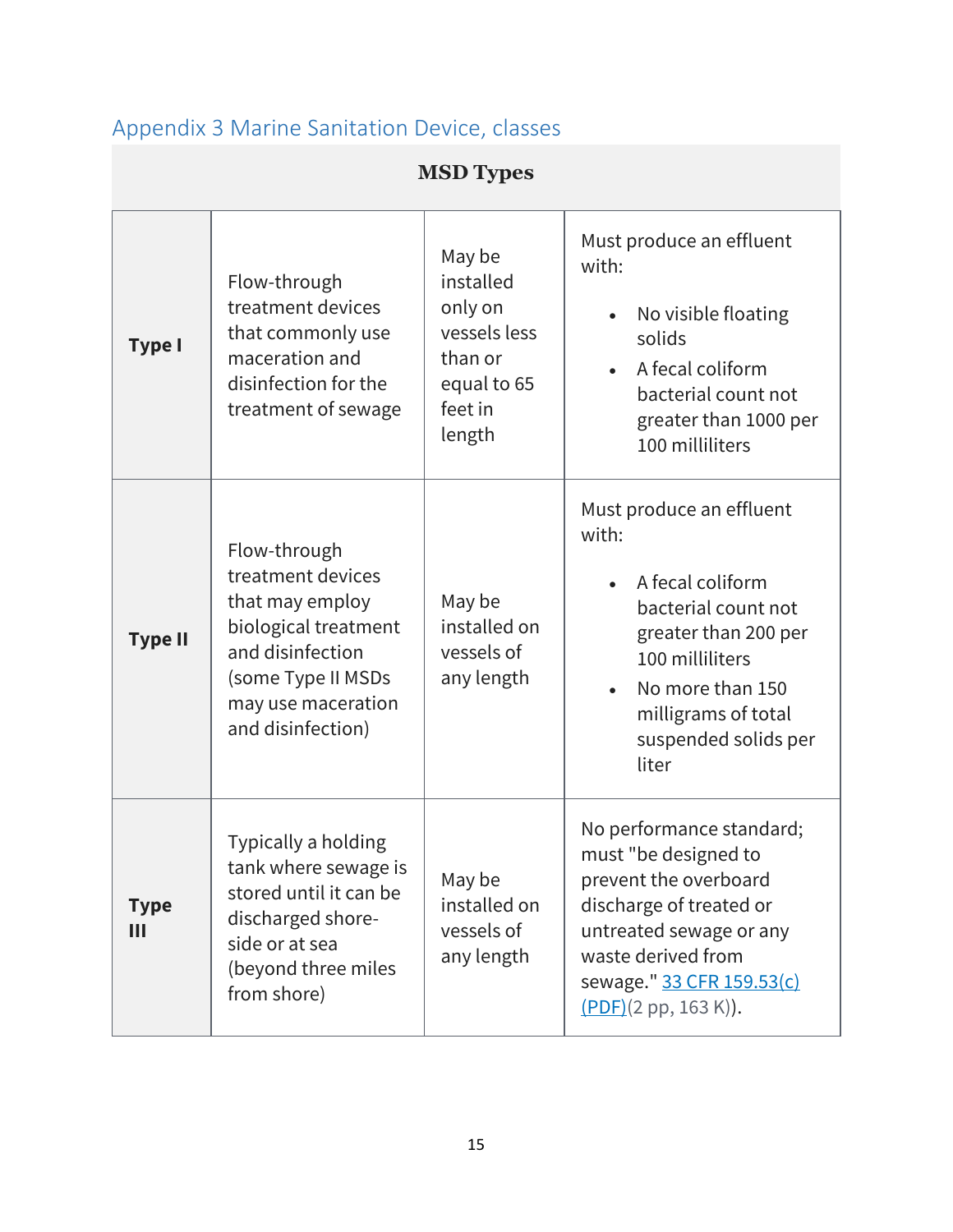## <span id="page-15-0"></span>Appendix 4 EU (UNEP) grants

#### [www.unep.org](http://www.unep.org/) Press release:

**Brussels/Panamá, 29 March 2021 —** The European Commission's Directorate-General for International Partnerships and the UN Environment Program (UNEP) today announced common priorities for environmental cooperation in Latin America and the Caribbean (LAC) for the next five years, aimed at tackling the triple planetary crises of climate change, biodiversity loss, and pollution in the context of the region's COVID-19 pandemic recovery.

As an ecological hotspot, the LAC region is home to almost half of the world's biodiversity – including [60 percent of global terrestrial life](https://www.cbd.int/gbo/gbo4/outlook-grulac-en.pdf) – and is a champion in [protected marine and terrestrial areas:](https://www.protectedplanet.net/region/SA) 24 percent of its land is protected, and 23 percent of its marine areas under national jurisdiction. This natural capital is key to build forward better.

"Latin America and the Caribbean constitutes a geopolitical priority for moving forward the environmental global agenda and the European Union's Green Deal and for maximizing the opportunity of a green recovery," said Marjeta Jager, Deputy Director General of International Partnerships at the European Commission.

The European Union will support initiatives in the region around three major areas: biodiversity, climate change, and pollution, waste management and circular economy. These priorities were set out as part of an upgraded global [cooperation](https://www.unep.org/news-and-stories/blogpost/european-commission-and-un-environment-programme-agree-reinforce)  [framework](https://www.unep.org/news-and-stories/blogpost/european-commission-and-un-environment-programme-agree-reinforce) between the European Commission and UNEP, announced in February 2021.

"At the recent regional forum of Ministers of Environment for Latin America and the Caribbean region, we heard resounding commitment to building back better from the COVID-19 pandemic. The European Union and UNEP have a proud history of collaboration in the region, and we look forward to deepening our joint engagement in support of a just and sustainable recovery from the terrible global pandemic," said UNEP Deputy Executive Director Joyce Msuya.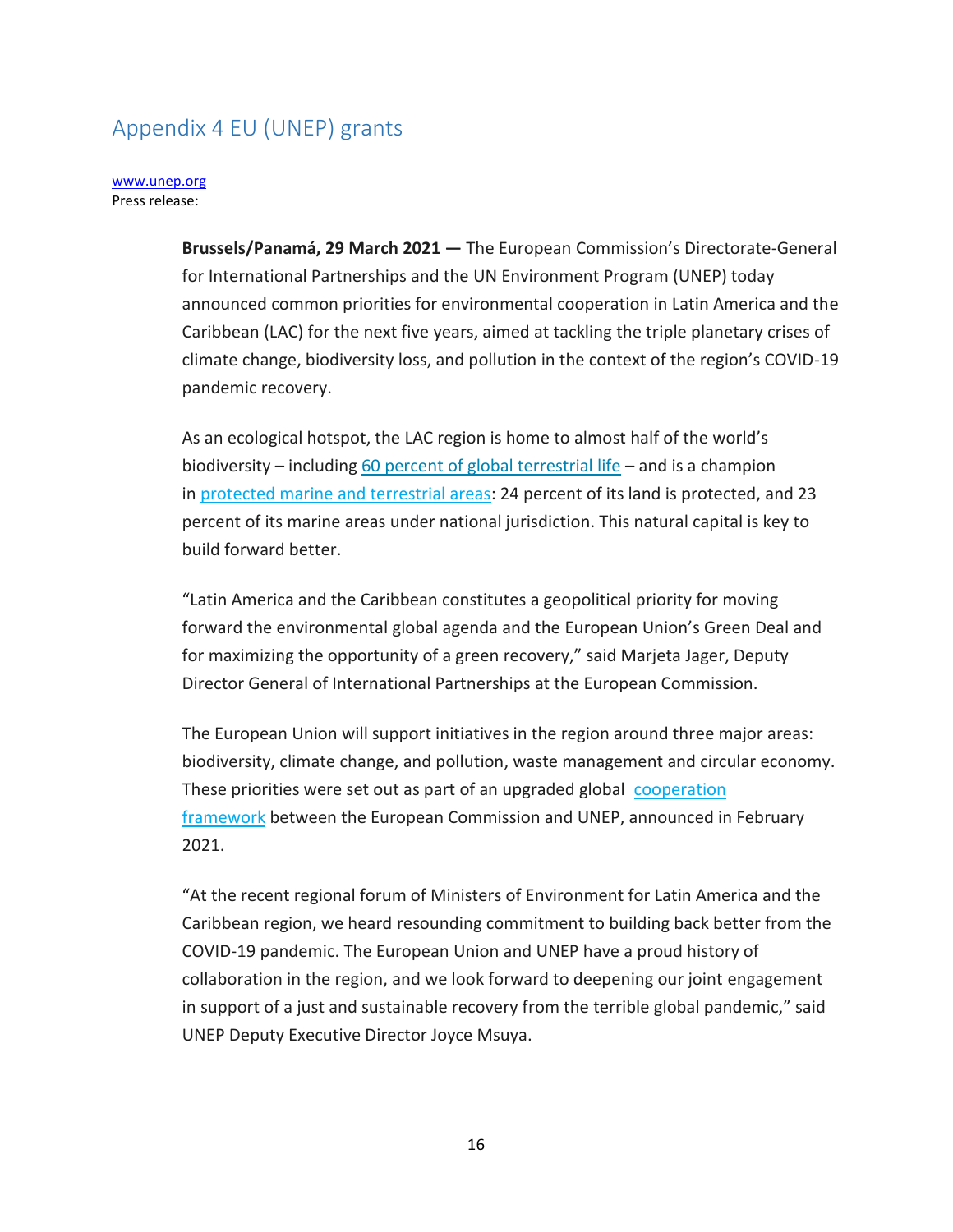# <span id="page-16-0"></span>Appendix 5 Foreign rules & regulations

### **Netherlands**

The Netherlands has introduced regulations on the discharge of black water. From January 2009 it is prohibited to discharge black water (toilet waste) from all pleasure boats on all inland waterways, lakes, the Wadden sea, and territorial waters. Pleasure boats can be installed with holding tanks, dry or chemical toilets or boaters could choose simply not to use their toilets and to use on shore facilities. The Netherlands has no restrictions regarding the discharge of grey water.

### **France**

French law requires that as of 1 January 2008 new vessels, whether French or foreign flagged, are fitted with a treatment system or a holding tank for black water if they wish to have access to French maritime or river ports, moorings, and anchorages.

Users of older vessels which are not equipped with treatment systems or holding tanks for black water are, like all other pleasure yacht users, required to comply with the rules which prohibit discharge in ports and designated anchoring spots. They must, therefore, use shore toilets.

How these rules are to be applied or enforced is not very clear, but it is anticipated that guidelines or a further law defining the extent and manner of application and any sanctions will be issued in the future.

In principle, it is forbidden to flush toilets into canals and rivers, but as pump out facilities is few and far between until now, discreet overboard discharging has been tolerated, this may of course change.

#### **Denmark**

Boats built before 1 January 1980 do not have to have a holding tank and can discharge sewage when 2 nautical miles from the shore.

Boats built before 1 January 2000 but after 1 January 1980 which are either less than 10.5m LOA or have a maximum beam of less than 2.8m, do not have to have a holding tank and can discharge sewage when 2 nautical miles from the shore.

Boats outside of the above exemptions, including all boats built after 1 January 2000, must have a holding tank that can be emptied through a deck fitting.

### **Finland**

The discharge of untreated sewage is prohibited at a distance of less than 12 nautical miles from the nearest land, i.e. within their territorial waters.

### **Germany**

Boats under the German flag or that of another HELCOM signatory nation which was built after January 1st, 2003, with a toilet on board, must have a toilet holding system if they have a length of more than 11'50 meters and a width of more than 3.80 meters. If they fall below either this length or this width, they do not have to have a tank. The rules on discharging apply to all pleasure boats that are fitted with a holding tank.

### **Sweden**

From 1 April 2015 all pleasure boats, including foreign-flagged boats, are prohibited from discharging sewage into the lakes, internal waters and territorial waters (12 nautical miles) of Sweden. Recreational craft listed for preservation is not subject to the ban.

Pleasure boats can fit a holding tank, stop using the toilet and go ashore, or use a portable toilet, earth closet, incineration toilet or similar. It is not prohibited for a pleasure boat to have a directly discharging toilet as long as nothing is being discharged. If a boat does not have a toilet, sewage should not be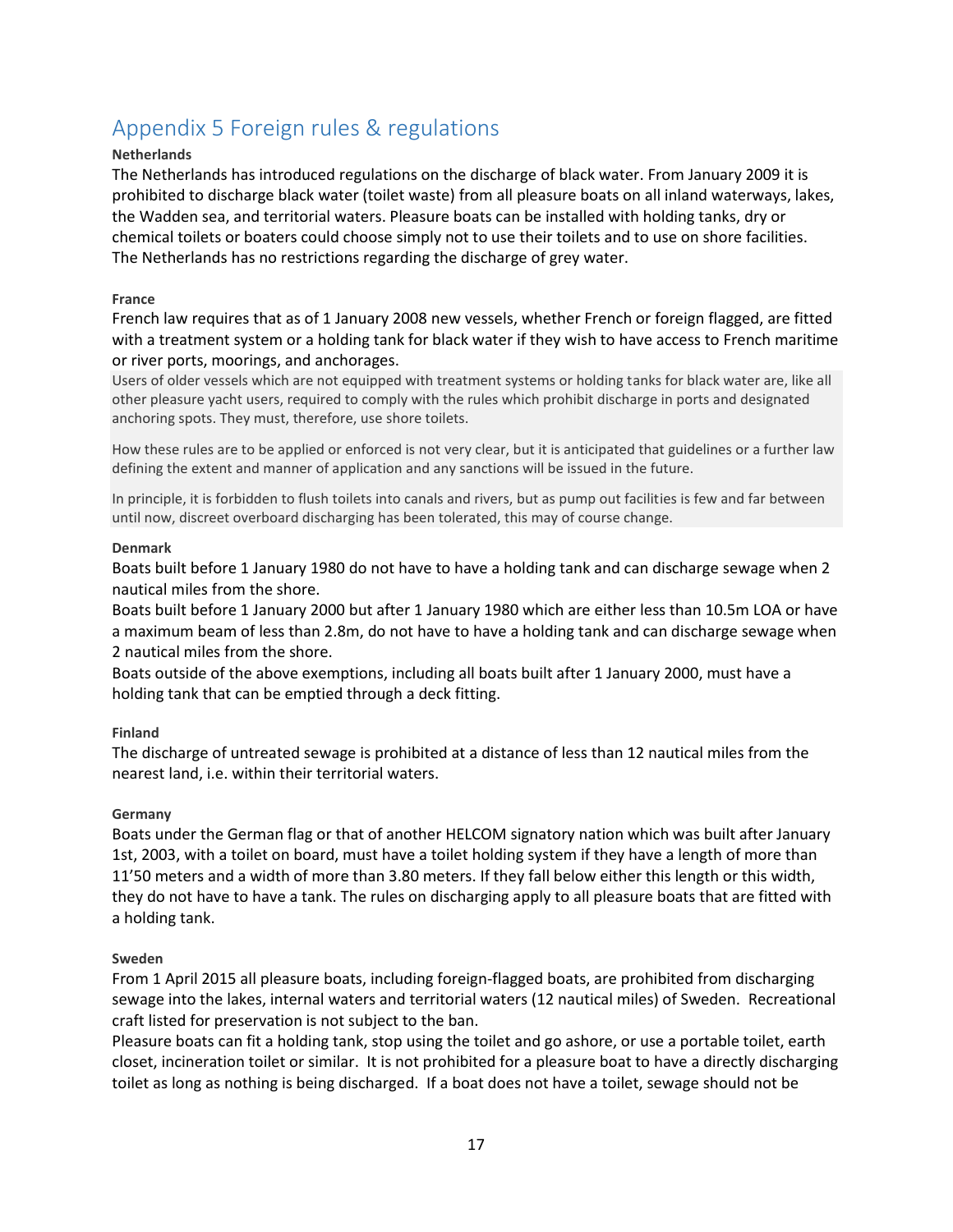discharged into the water but dealt with on land. Anyone caught not complying with the ban may face an on-the-spot fine.

Marinas are responsible for ensuring that there are adequate facilities for boat owners to dispose of this waste on land.

#### **The Mediterranean**

### **Spain**

Spain has also introduced holding tank requirements, which together with their pollution legislation essentially mean that vessels cannot discharge untreated sewage within Spanish territorial waters (12 nautical miles). The Spanish legislation is ORDEN FOM/1144/2003, 28 April, which for anyone who speaks Spanish can be found at [www.fomento.es](https://www.fomento.es/)

### **Greece**

In Greece, the regulations relating to discharges and pollution make a holding tank a practical necessity. Caution should also be exerted with grey water in Greece.

### **Turkey**

Discharge of any kind may be considered illegal. A black water tank has therefore been a practical necessity in Turkey for many years. **New rules have been coming into force in some areas of Turkey (such as the Mugla District) over the last few years which require vessels to carry a Blue Card.** If the rules are enforced to the full all black and grey water will need to be collected and pumped out ashore; the Blue Card will be used to monitor the amount of wastewater deposited ashore to ensure holding tanks are pumped out rather than emptied into the sea.

### **USA**

Section 312 of the Clean Water Act requires the use of operable, U.S. Coast Guard-certified marine sanitation devices (MSDs) onboard vessels that are equipped with installed toilets and operating on U.S. navigable waters.

Untreated sewage discharges are prohibited within three miles from shore.

In order to discharge within three miles, sewage must be treated using a U.S. Coast Guard-approved Type I or Type II MSD. Alternatively, sewage may be stored onboard in a holding tank (Type III MSD). For recreational vessels, there are currently no federal rules in place regulating grey water. For all vessels, when grey water and sewage are mixed, the resulting discharge must meet sewage effluent requirements.

Federal law also states that if you have a holding tank with a "Y" valve allowing direct overboard discharge of untreated waste, it must be secured in the closed position while operating in all inland and coastal waters. Using a non-releasable wire tie, padlock, or removing the valve handle is considered adequate securing of the device.

The discharge of sewage into the sea is prohibited, except when the ship has in operation an approved sewage treatment plant or when the ship is discharging comminuted and disinfected sewage using an approved system at a distance of more than three nautical miles from the nearest land.